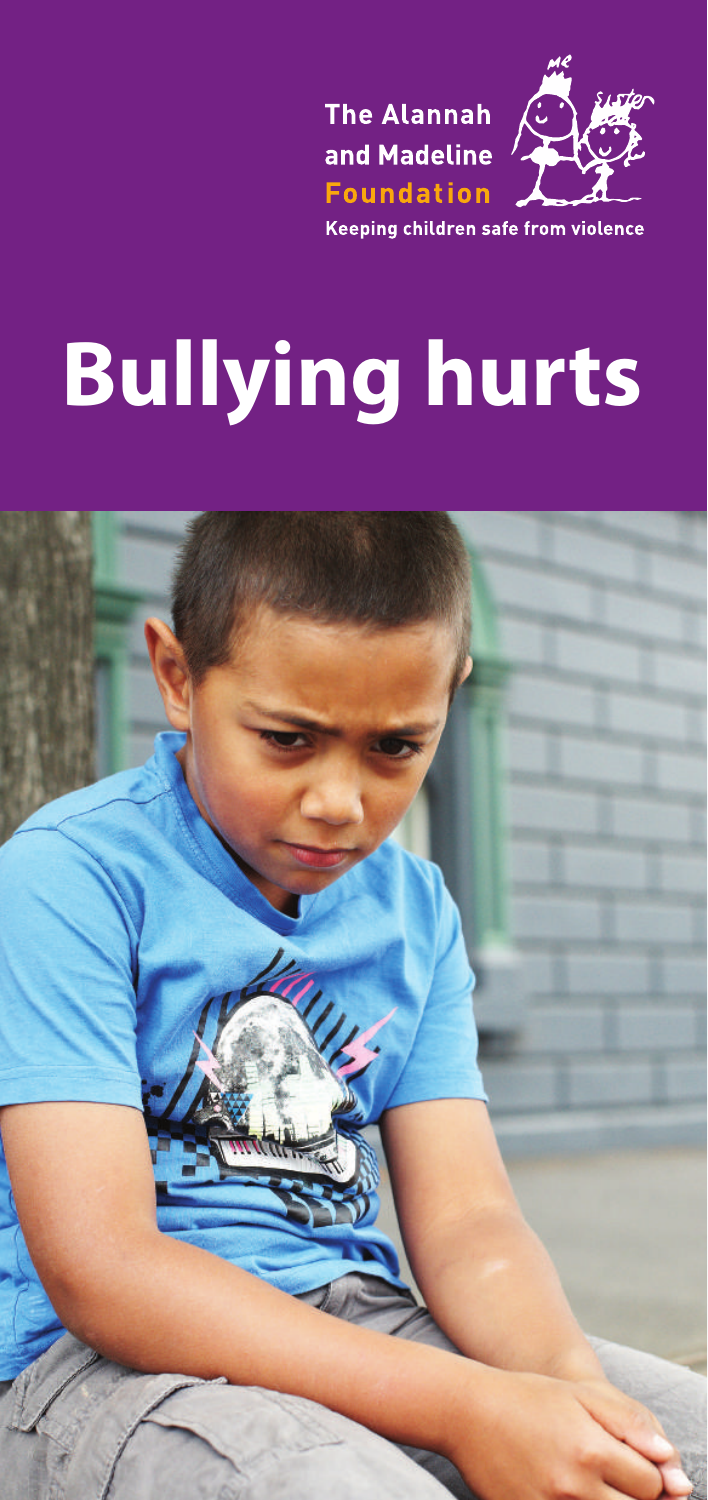# **Bullying is serious**

- 27 per cent of young people report they are bullied every two weeks or more often.
- Cyberbullying happens to about 1 in 10 Australian young people every few weeks or more often.
- Many young people who bully online also bully face to face.
- Some young people who are bullied later go on to engage in bullying others.
- Bullying can seriously damage physical, social and emotional health.
- Bullying hurts the perpetrator as well. Young people who bully over time are more likely to engage in ongoing anti-social behaviour and criminality, have issues with substance abuse, demonstrate low academic achievement and be involved in future child and spouse abuse.

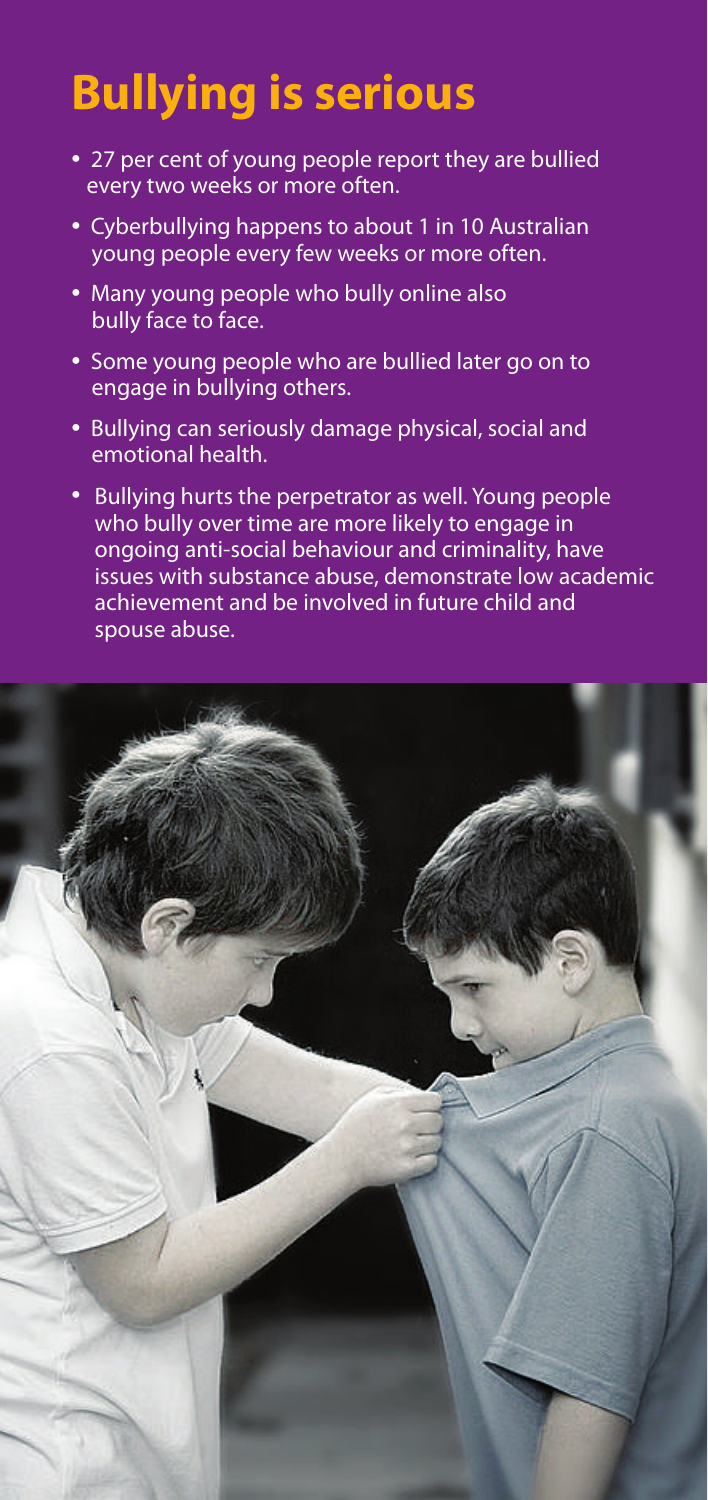# **What is bullying?**

Bullying is when someone or a group of people with more power repeatedly and intentionally causes hurt or harm to another person or group of people who feel helpless to respond. Bullying can continue over time, is often hidden from adults and will probably continue if no action is taken.

#### **Bullying isn't:**

- single episodes of social rejection or dislike
- single episode acts of nastiness or spite
- random acts of aggression or intimidation
- mutual arguments, disagreements or fights.

# **Types of bullying**

The Department of Education and Early Childhood Development's Building Respectful and Safe Schools (2010) identifies four types of bullying.

**1. Physical bullying** includes hitting, kicking, tripping, pinching and pushing or damaging property.

**2. Verbal bullying** includes name calling, insults, teasing, intimidation, homophobic or racist remarks, or verbal abuse.

**3. Covert bullying** is often harder to recognise and can be carried out behind the bullied person's back. It is designed to harm someone's social reputation and/or cause humiliation. Covert bullying includes:

- lying and spreading rumours
- negative facial or physical gestures, menacing or contemptuous looks
- playing nasty jokes to embarrass and humiliate
- mimicking unkindly
- encouraging others to socially exclude someone
- damaging someone's social reputation or social acceptance.

**4. Cyberbullying** is overt or covert bullying behaviours using digital technologies. Examples include harassment via a mobile phone, setting up a defamatory personal website or deliberately excluding someone from social networking spaces. Cyberbullying can happen at any time. It can be in public or in private, and sometimes only known to the target and the person bullying.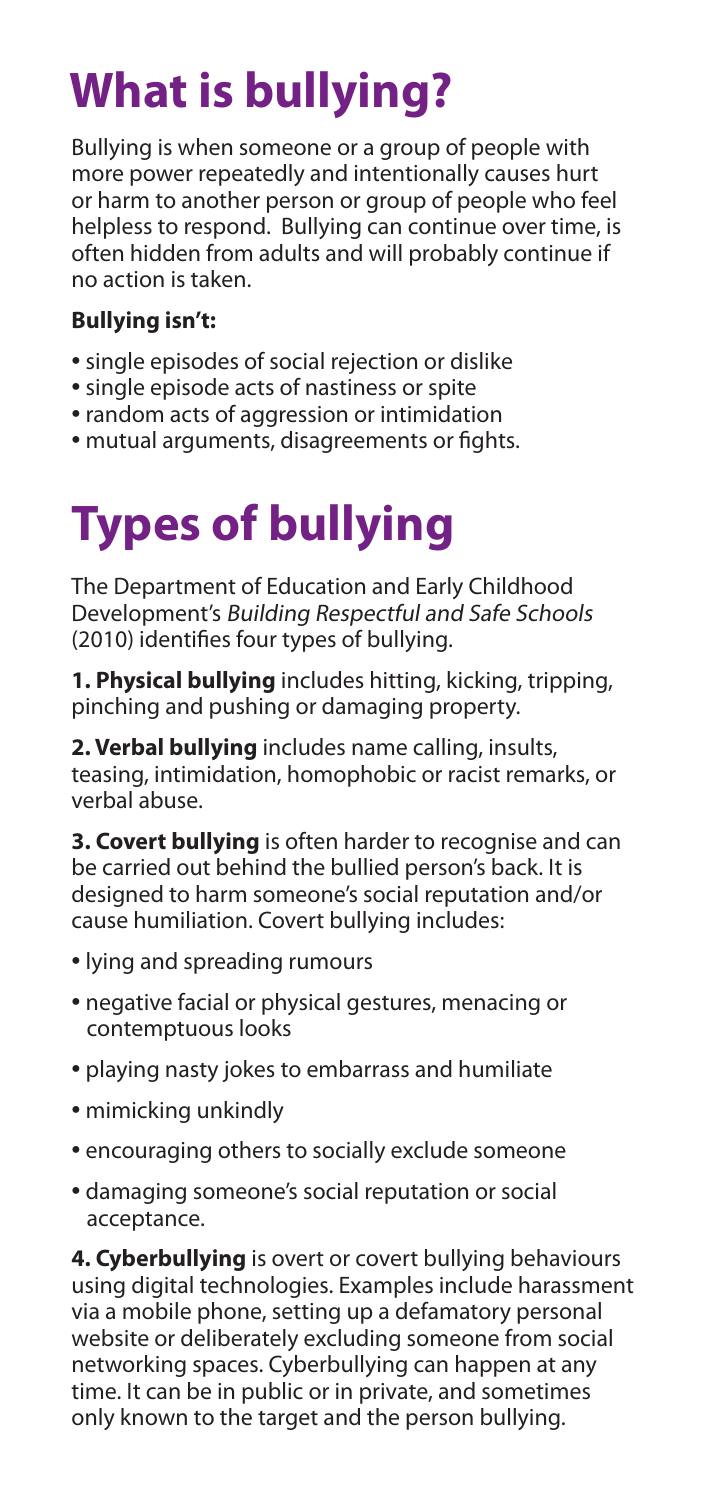

#### **Signs that your child might be being bullied**

It's not always easy to tell if a young person is being bullied, as sometimes they don't want to disclose what's happening to them.

If you notice a significant change in behaviour, this could be cause for concern. Other signs can include changes to mood or eating and sleep patterns; withdrawal from family, social groups or friends; decline in school performance or unwillingness to attend; lost, torn or broken belongings; scratches or bruises, or implausible excuses for any of the above.

#### **What to do if your child is bullying others**

- Stay calm. Remember, the behaviour is at fault, rather than the child.
- Make sure your child knows bullying behaviour is inappropriate and why.
- Try to understand the reasons why your child has behaved in this way and look for ways to address problems.
- Encourage your child to look at it from the other's perspective, for example, "how would you feel if…"
- Help your child think of alternative paths of action.
- Provide appropriate boundaries for their behaviour.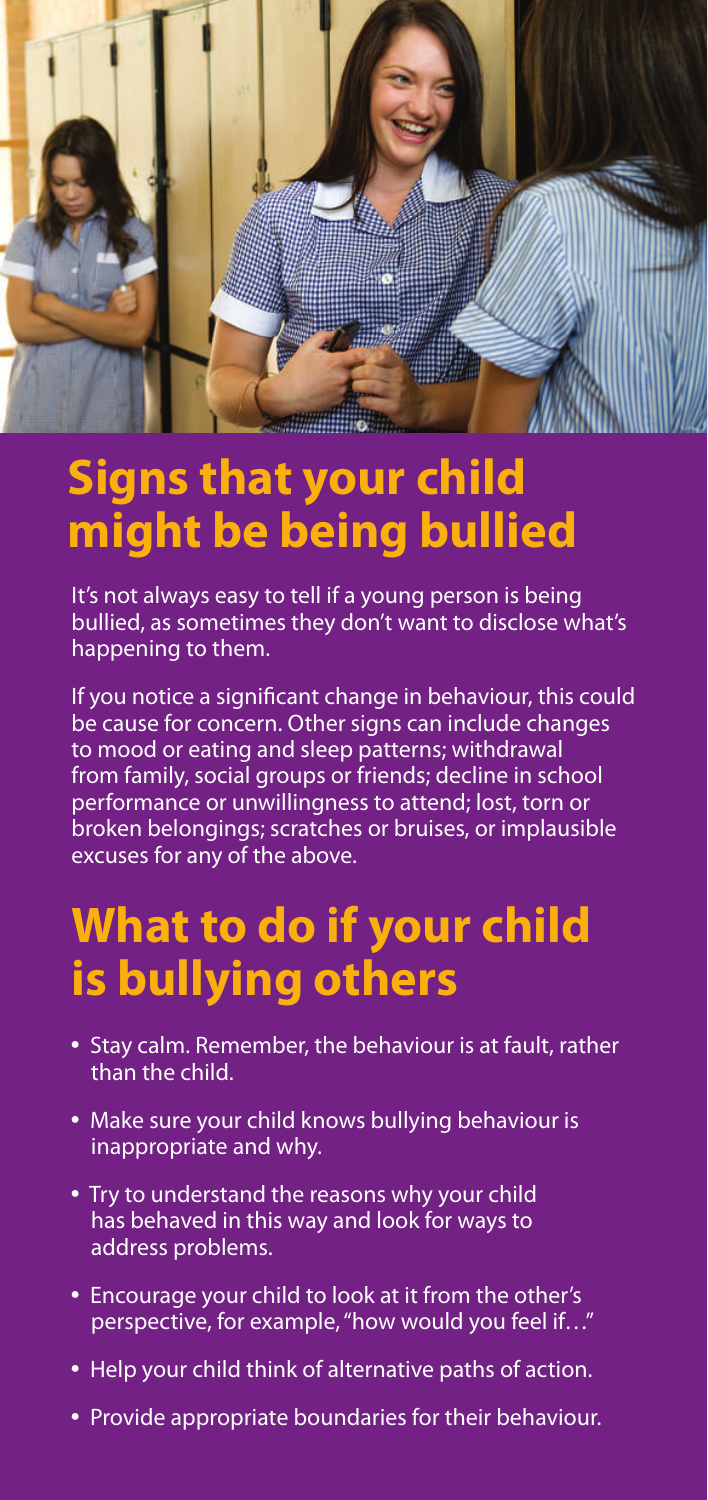### **Things you can do if your child is being bullied**

**1. Listen –** Try to listen to the whole story without interrupting. Be empathic, calm and validate what is being said. Ask what your child would like to happen, before you make suggestions.

**2. Talk –** Have a conversation about what happened. Try not to make the conversation intense or you might deter your child from talking to you. Remind your child it's normal to feel hurt, it's never OK to be bullied, and it's NOT their fault.

**3. Find out what is happening –** Note what, when and where the bullying occurred, who was involved, how often and if anybody else witnessed it. Don't offer to confront the person yourself.

**4. Contact the school –** Check your school's bullying policy. Find out if the school is aware of the bullying and whether anything has been done to address the situation. Make an appointment to speak to your child's teacher or coordinator. Try to make a follow-up appointment to ensure the situation is being addressed.

**5. Give sensible advice –** Encourage your child not to fight back, but coach them to use neutral or, if appropriate, joking language in response. Help them explore other possible responses.

- Tell them that the behaviour was intentional and it won't just go away.
- Explain it's safer to avoid people, places or situations that could expose them to further bullying.
- If your child asks to stay home from school, explain that it won't help – and may make things worse.
- If possible, help to make opportunities for them to join other groups of young people – e.g. clubs at school or other groups outside of school time.